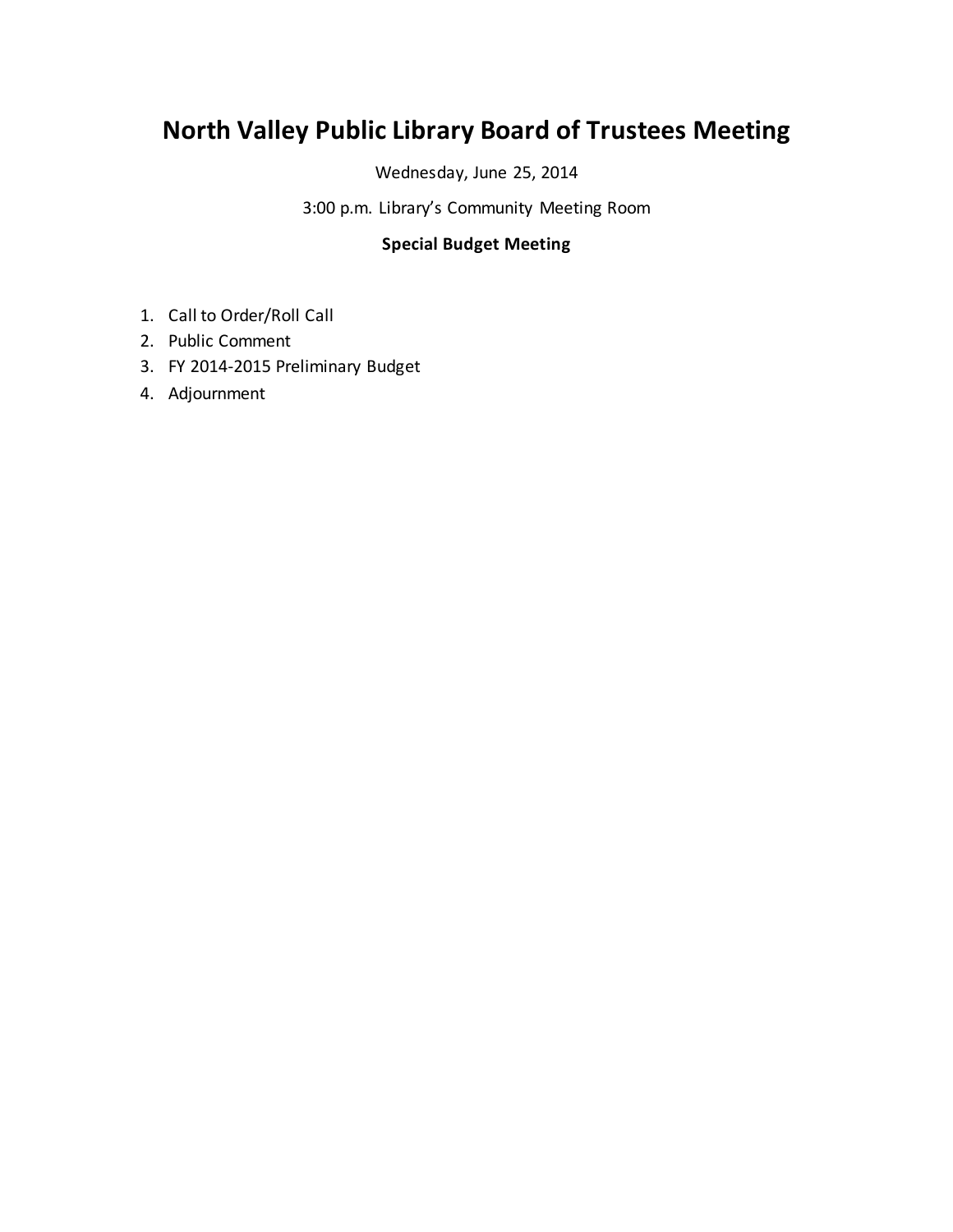## **NVPL Board of Directors Special Meeting June 24, 2014**

## *FINAL Minutes*

The special meeting of the North Valley Public Library Board of Directors was called to order by Chair Joanne Charbonneau at 3 pm.

Boardmembers present: Joanne Charbonneau, Ed Harrison, Victoria Howell, Toba Winston Also present: Denise Ard, Library Director, and Leon Theroux, Facilities

Boardmembers reviewed the revised proposal for façade painting from JFV Construction Inc. The new amount is \$6718.75 which includes prepping and painting the entire front of the building (excluding paint cost).

After some discussion, the board directed Victoria to get two additional bids, after which the board will decide collectively by email whether to have a special meeting or wait for the next regular meeting to make a decision about the project.

Review and discussion of NVPL Draft Master Budget 2014-2015 ensued.

Denise reported that actual cash balances were \$310, 219.58 as of 6/25/14.

Brief Recap of Draft Master Budget (handed out by Denise):

| Total Anticipated Cash Remainder from 2013-14 | $= $311,577.34$  |
|-----------------------------------------------|------------------|
| <b>Total Anticipated Income</b>               | $= $327,985.00$  |
| <b>Total Funds Available to Budget</b>        | $=$ \$639,562.34 |
| <b>Total Anticipated Expenses</b>             | $=$ \$446,015.00 |
| <b>Total Reserves</b>                         | $=$ \$193,517.34 |
| <b>Total Funds Budgeted</b>                   | $= $639,532.34$  |

Ed stated that the draft budget looked pretty good – income is about \$300,000 per year, cost to run library is about \$300,000. He said payroll, budgeted at about \$202,000, is about 67% of budget, which is much more in line with the rest of Montana than it was last year.

Discussion of the unusually high amount of carryover balances and cash reserves (about \$270k) and how to allocate that money.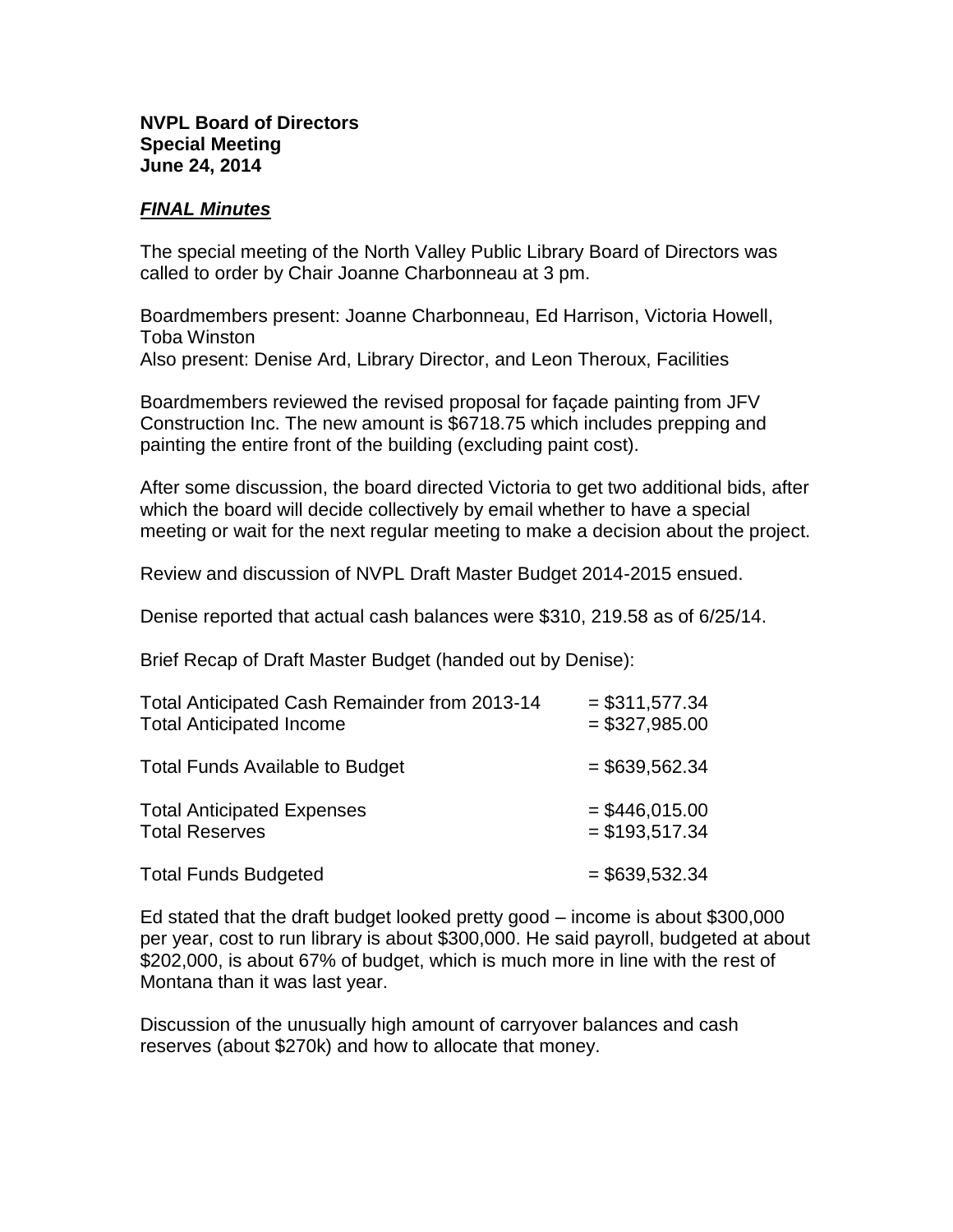Discussed paying off all remaining debt. All agreed debt of \$26,226 for architect services should be paid off. Uncertain about the mortgage - \$63,776. Interest rate only a little over 1%. Tentatively decided to pay it off entirely, making NVPL debt-free. Denise was directed to research the particulars of paying off the mortgage (any penalties, etc?)

According to state law, library districts can keep no more than one third of the operating budget in reserve (a little under \$100k for NVPL). Right now \$55k is specifically allocated to reserve, so about \$45k could be added to that, but Ed reminded everyone that the board has a responsibility to manage the taxpayers' money in their best interest.

The board, as well as the director, was unclear on whether or not the "maximum of one third of budget in reserve" pertained to just the operating budget or to the entire budget. For instance, can additional money be put into a capital reserve fund without being subject to the "one third" rule? Can money in the capital improvement fund or library depreciation fund carry over to the following year if unspent and continue to build? etc.

Joanne stated that we need to have this clarified once and for all before we can approve a final budget.

The board agreed to move forward on the assumption that one third (\$96,600) of the operating budget of \$290,000 can be placed in the operating reserve (Line #192000).

The board decided to allocate \$73,000 of the \$193,000 of the unallocated money remaining to the Capital Improvement Fund (Line #197000, for expenditures of at least \$5,000 on purchases that have a life of at least five years) and \$120,000 to the Library Depreciation Reserve Fund (Line #198000).

Various infrastructure improvements were discussed, with heating/cooling system considered to be a top priority.

Denise was directed to get bids within the next two months on cost of installing a state-of-the-art forced air heating/cooling system throughout entire building, as well as possible upgrades to electrical system (consolidating 3 separate systems into one, and rewiring to be more safe and efficient).

The board then reviewed the draft budget line by line. A few minor changes were discussed and made that dealt with moving some line items into other lines but having no significant effect on overall totals.

Denise was directed to find out the cost of a 3-year audit. Victoria suggested JCCS (Junkermier, Clark, Campanella, Stevens) which the Town of Stevensville just used for its audit. Ed proposed that an accountant be hired to help with